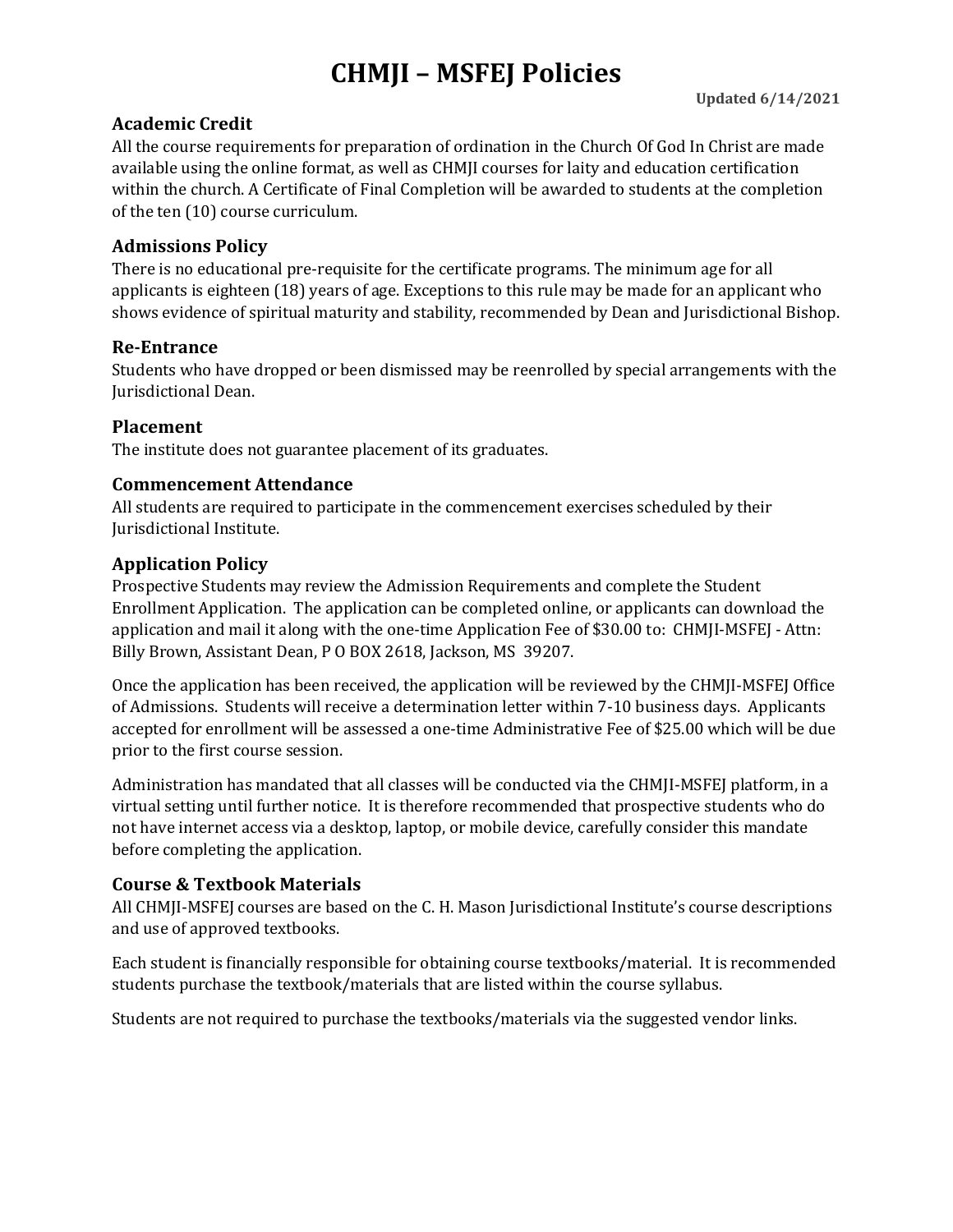# **CHMJI – MSFEJ Policies**

## **Attendance Policies**

Students are encouraged to attend class as regularly scheduled. Students must attend at least three (3) of the four (4) lectures for a course. Students must be visible and active participants during lecture sessions. If a lecture session is to be missed, it is the responsibility of the student to contact the instructor and CHMJI-MSFEJ Support Team, or the Assistant Dean prior to the beginning of the lecture session. It is the responsibility of the student to contact the instructor for any allowances regarding missed assignments, quizzes or exams.

The replay of each weekly lecture is available the Sunday following the lecture. Please note that the replay of lectures does not count towards class participation grade when a session is missed unless otherwise specified by the course instructor or Dean.

### **Course Grades (Weight)**

All CHMJI-MSFEJ courses will carry the following grade weights:

- **Assignments: Total 30%** Each course must have two (2) assignments (generally, one (1) quiz  $\omega$  15% and one (1) essay or quiz @ 15%.
- **Class Participation: Max of 10%**

Class participation grades are at the sole discretion of the instructor/assistant instructor. Class participation can include, but is not limited to, in-class discussions and willingness to participated as needed.

• **Final Exam: 60%**

The final exam should be a thorough assessment of the information covered in the course. The final exam questions should clearly assess the student's understanding of the course objectives.

All the courses needed to prepare for ordination or licensure in the Church of God in Christ are made available using the online format, as well as CHMJI courses for laity and education certification within the church. A Certificate of Final Completion will be awarded to students at the completion of the ten (10) course curriculum.

## Grading Scale

CHMJI-MSFEJ uses the following grading scale for successful completion of all courses.

| Numerical  | Letter Grade | Numerical Grade | Letter Grade |
|------------|--------------|-----------------|--------------|
| Grade      |              |                 |              |
| $100 - 93$ | А            | $79 - 77$       | C+           |
| $92 - 90$  | А-           | $76 - 70$       |              |
| $89 - 87$  | B+           | $69 - 67$       | D+           |
| $86 - 83$  |              | $66 - 63$       |              |
| 82-80      | B-           | 59 & below      | F            |

Students must pass each course with an overall grade of a 76-70; C to receive a Certificate of Completion.

#### Live Chat

Live chat is available Monday-Friday from 9am to 5pm & Saturday 8am to 1pm CST. Access Live Chat/Live Help by clicking the chat icon located at the bottom right of your screen.